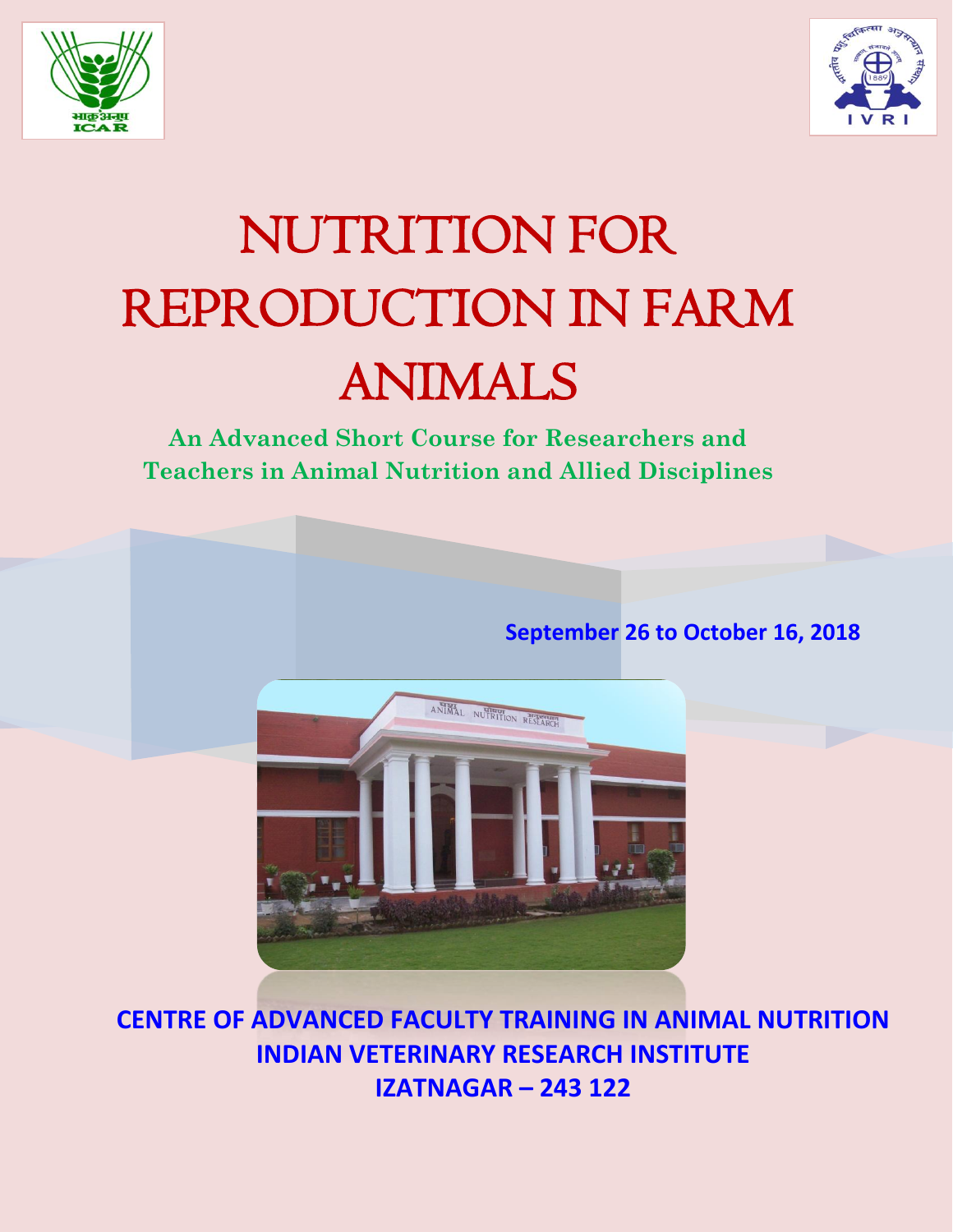# **COURSE OBJECTIVE**

The productive and reproductive performances of the cattle and buffaloes are much lower than the desired optimal level. This may be due to poor quality of germplasm, poor nutrition and management and some other factors. Feeding of cereal straws with imbalanced supplements was diagnosed as the major reason for low milk productivity, reduced body weight and perpetual low productivity in most animals. During early lactation, the demand for nutrients to support maintenance and milk production is given the highest priority. Thus, reproduction takes a "back seat" until these demands for nutrients are met. The key to getting cows and buffaloes to milk to their genetic potential and to getting them bred back is to provide them with a well balanced diet.

The present short course is therefore proposed to disseminate the recent advances in nutrition for reproduction in farm animals to enhance attendees' skills in nutrition and reproduction of farm animals; to facilitate interactions with nutritionists, researchers and teachers in animal nutrition, and to provide opportunities for sharing and exchanging views in light of recent global advancements in the field.

# **COURSE DESCRIPTION**

This course is designed for researchers and teachers of Animal Nutrition working in the National Agricultural Research and Education System including State Agricultural/Veterinary Universities. The course is especially applicable to professionals involved in animal nutrition research activities, with particular interest in animal health safety assessment studies. The course objectives will be achieved through a combination of presentations, practical exercises and group discussions. It will particularly focus on:

- **Nutritional management of reproductive disorders**
- **Recent approaches for periparturient animals to optimize reproductive efficiency**
- **Micro-nutrients for reproductive health**
- **Molecular nutritional approaches to improve reproductive efficiency**
- Analytical techniques in animal nutrition

Each participant will be required to deliver a short seminar highlighting his or her activities in their parent organization and also feedback on the course.

# **COURSE LOCATION**

The course will be held at the Centre of Advanced Faculty Training in Animal Nutrition, ICAR-Indian Veterinary Research Institute, Izatnagar. Established in 1921, the Animal Nutrition Division of the institute has been the torchbearer for scientific and human resource development in the areas of Animal Nutrition and Feed Sciences in the country. In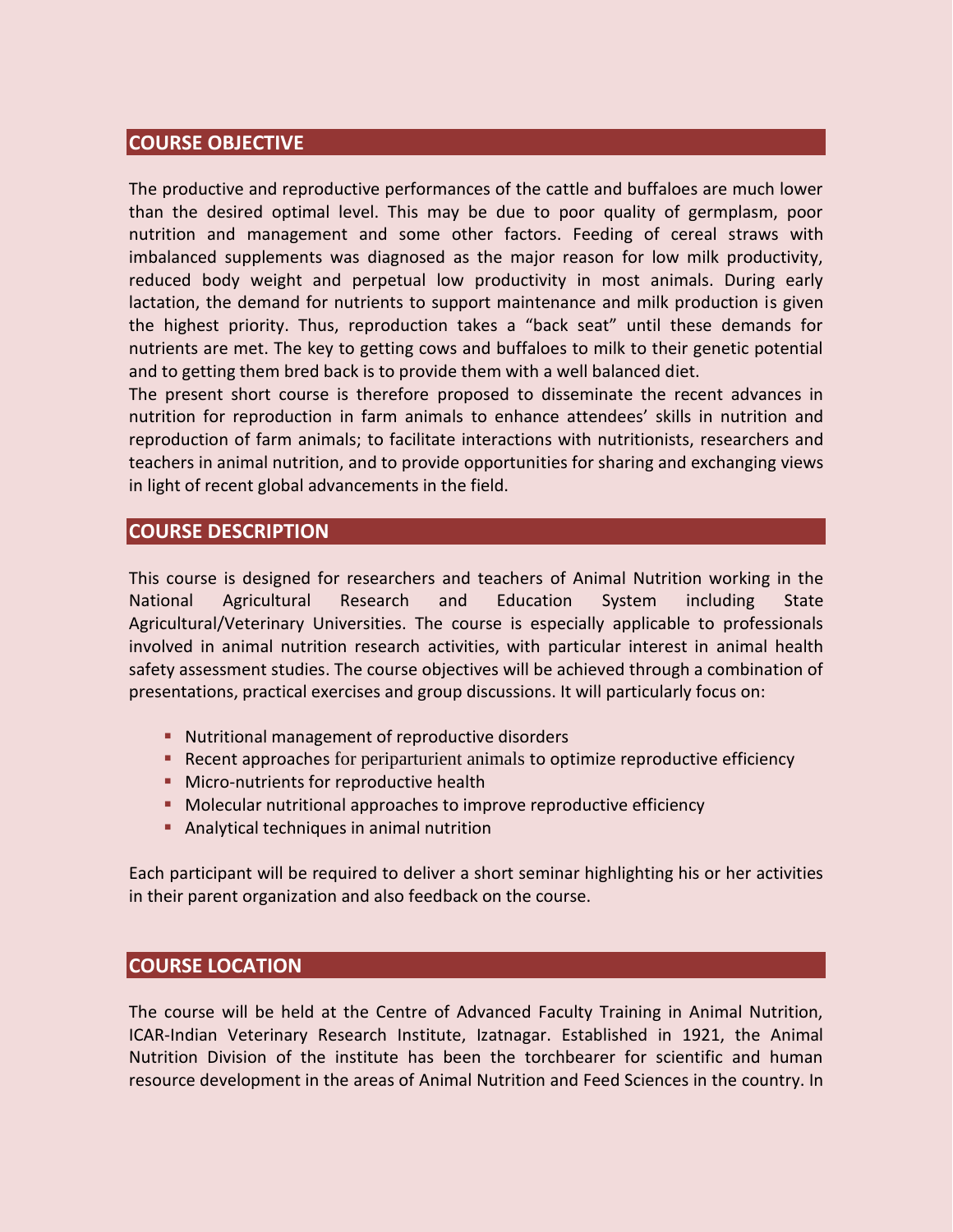the process, it has evolved into a premier seat of learning and recognized as *Centre of Advanced Studies in Animal Nutrition* by the Indian Council of Agricultural Research in 1995 with a mandate for human resource development in the frontier areas of Animal Nutrition to train scientists and teachers of National Agricultural Research System, which has subsequently been rechristened as Centre of Advanced Faculty Training since 2009. The proposed course **Nutrition for Reproduction in Farm Animals** is the 50<sup>th</sup> course in the series of short courses organized successfully so far by this centre.

# **IMPORTANT DATES**

- Course duration: 21 days from September 26 to October 16, 2018
- Last date of receipt of application: 26 August, 2018

## **COURCE PERSONNEL**

#### *Patron*

**Dr. R. K. Singh**, Director ICAR-Indian Veterinary Research Institute

#### *Course Director*

**Dr. A. K. Verma,** Director Centre of Advanced Faculty Training in Animal Nutrition ICAR-Indian Veterinary Research Institute E-mail: vermaak62@gmail.com

#### *Course Coordinator*

**Dr. Narayan Dutta**, Principal Scientist Centre of Advanced Faculty Training in Animal Nutrition ICAR-Indian Veterinary Research Institute

#### *Core Faculty*

**Dr. A.K. Pattanaik,** Principal Scientist **Dr. S.E. Jadhav**, Senior Scientist **Dr. Anju Kala**, Scientist Centre of Advanced Faculty Training in Animal Nutrition ICAR-Indian Veterinary Research Institute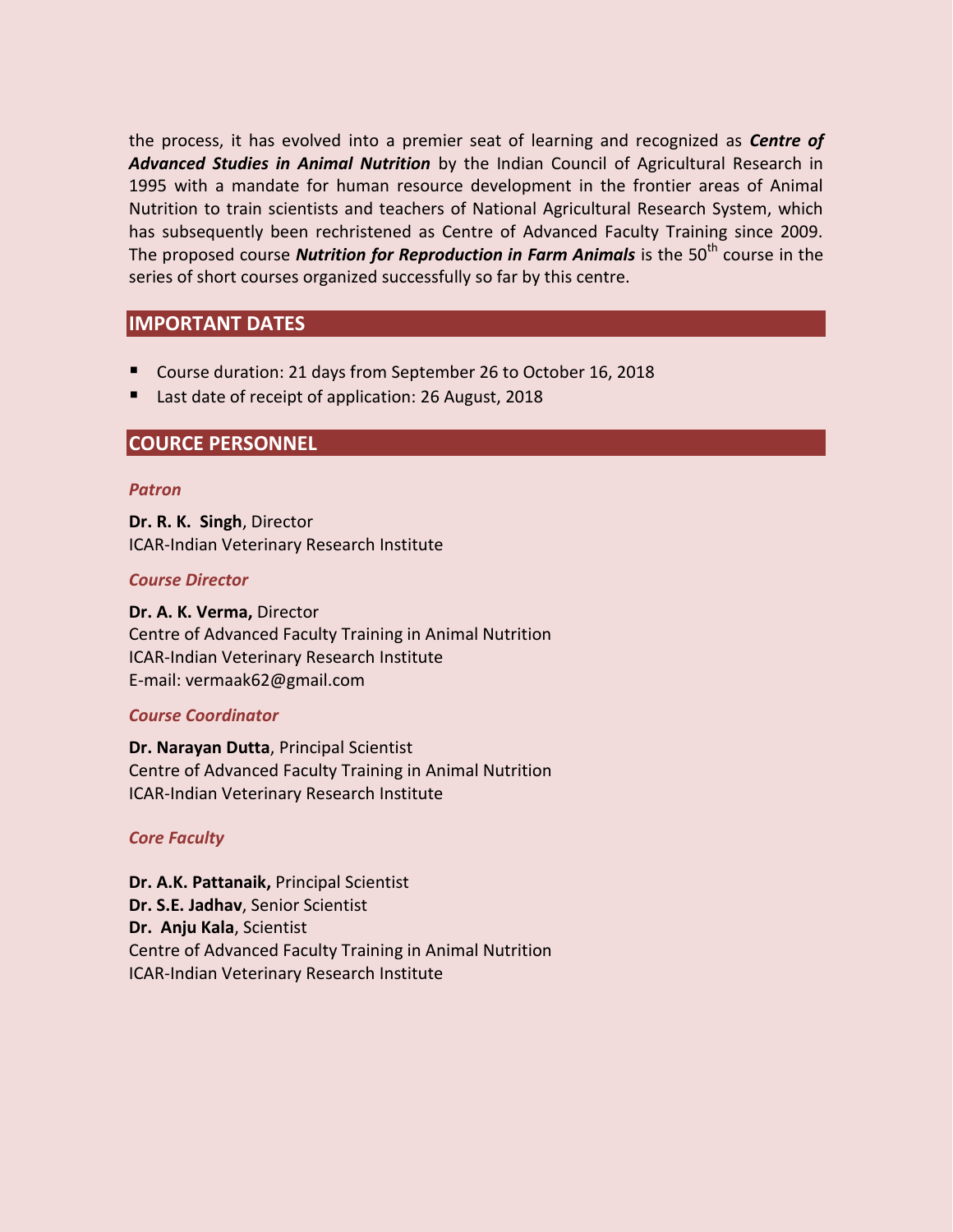# **APPLICATION PROCEDURE**

Desirous participants not below the rank of Assistant Professor and equivalent in the concerned subject under Agricultural University /ICAR institutes need to apply online using the CBP vortal of ICAR as per the following steps:

- 1. Log on to http://iasri.res.in/cbp or under the link Capacity Building Program at http://icar.org.in
- 2. Fill up the online application following the on screen guidelines.
- 3. Take a printout of the filled-in application and get it approved by the competent authority of your organization.
- 4. Upload the scanned copy of approved application at the CBP vortal.

However, applicants may send an advance copy (via e-mail) directly to the Course Director as per the format given in this brochure. Selection of participants will be done from online applications and the list of selected participants will be uploaded/ displayed on the vortal. The selected candidates will also be informed individually.

# **FINANCIAL IMPLICATION**

No course fee will be charged for the course. The participants joining the course will be paid TA as per entitled class, but restricted to II AC Sleeper Class and DA for the journey period, provided they produce a certificate from the parent organization to the effect that they are not being paid any TA/DA for this course. The participants will have to produce documentary evidence of traveling in the entitled class. Lodging and boarding for all the outside participants will be arranged free of cost in one of our guesthouses for the period of their stay during the course.

# **TRAVELING**

Indian Veterinary Research Institute, a premier National Institute of Indian Council of Agricultural Research is situated at Izatnagar, a satellite town of Bareilly city, 8 km North of Bareilly Junction. One can also reach Izatnagar from Bareilly railway station by rickshaw or auto rickshaw. The weather in September will be hot, temperature ranging from 23-35<sup>0</sup>C.

# **CONTACT FOR FURTHER DETAILS**

#### **Dr. Narayan Dutta**

Principal Scientist & Course Coordinator CAFT in Animal Nutrition IVRI, Izatnagar-243 122, UP Telefax: 0581-230 1318 (O); 9412566130 (M) E-mail: dutta65@gmail.com